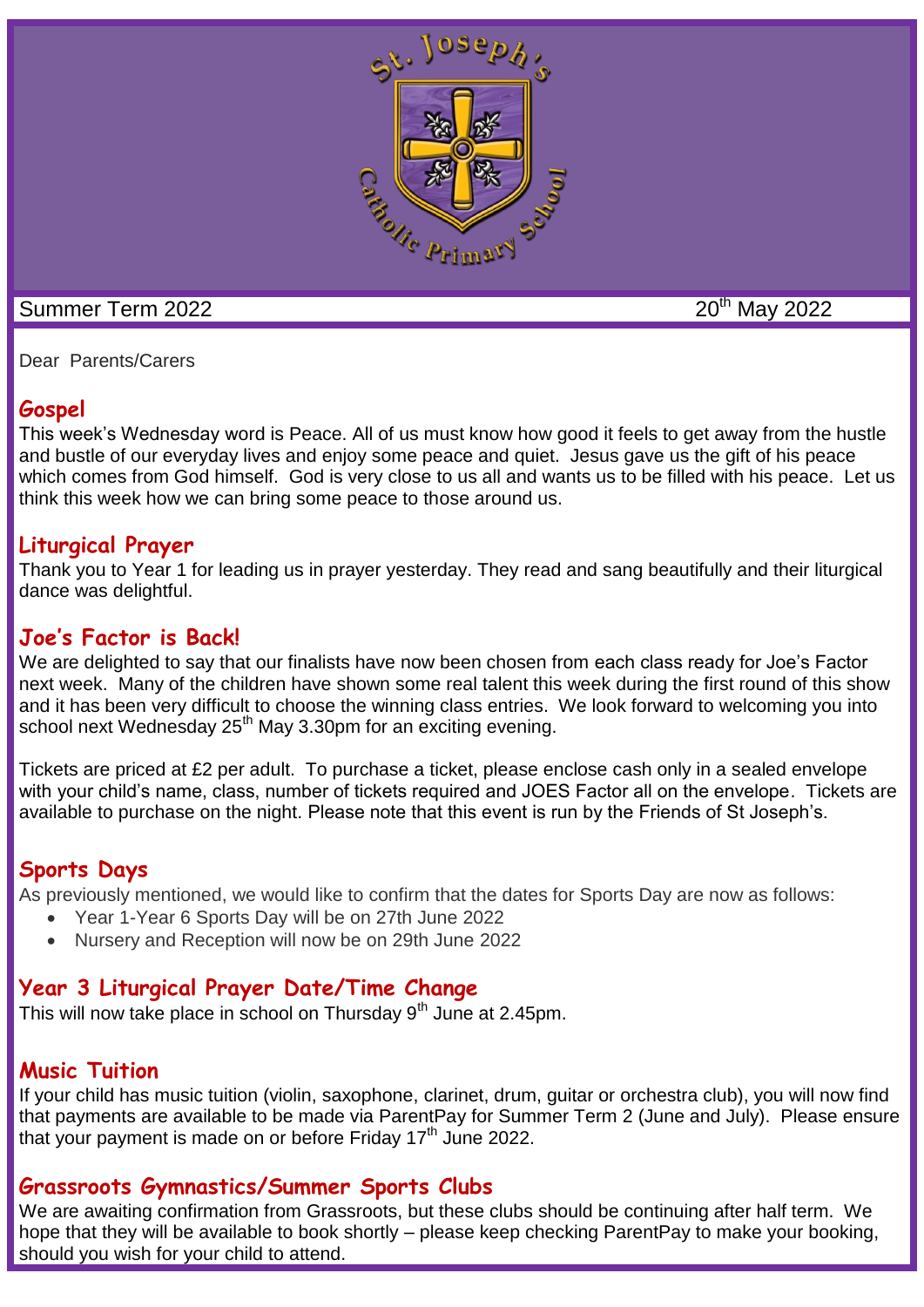#### **Jubilee Day**

We are really looking forward to celebrating the momentous occasion of the Queen's Platinum Jubilee in school on Friday May 27<sup>th</sup>. It is an amazing occasion. We pray for the Queen and thank God for the many years of service to the United Kingdom and Commonwealth. As part of the day we would like the children to dress as Kings and Queens or in red, white and blue. We will also do some other activities in school related to this special day.

#### **Swimming**

A gentle reminder that swimming is a compulsory part of the curriculum for Year 3 this term. Could you please ensure that children have the appropriate swimming kit on a Wednesday please.

#### **Internet Safety**

Please remember to keep a check on all internet sites that your children are using and make sure you keep them safe.

#### **School Uniform**

We pride ourselves at St Joseph's in being a very special place and achieving better than our best. Please ensure that your child is wearing the correct uniform, including a tie from Year 1 upwards. Could I politely remind parents to check the length of skirts that your daughters are wearing. I realise that the children can grow very quickly but to save embarrassment in school please ensure the skirt is knee length. Thank you for your support in this area.

#### **Safety in the Grounds**

For everyone's safety and to preserve this feature for the next hundred years please ensure that your children do not climb on the commemoration wall near the main entrance to the school. This wall was built ten years ago with significant stones from the original St Joseph's school that we would like to preserve.

# **COVID**

We are really happy to welcome parents back into school to our Liturgical Prayer. Please be aware that if you are showing any signs of COVID you should not enter the school building. We ask all visitors to still wear a mask.

## **Jewellery**

For health and safety reasons, we have a no jewellery policy; only watches are permitted to be worn. Any earrings, bracelets, rings etc. must be left at home.

#### **Attendance**

Last week's attendance:

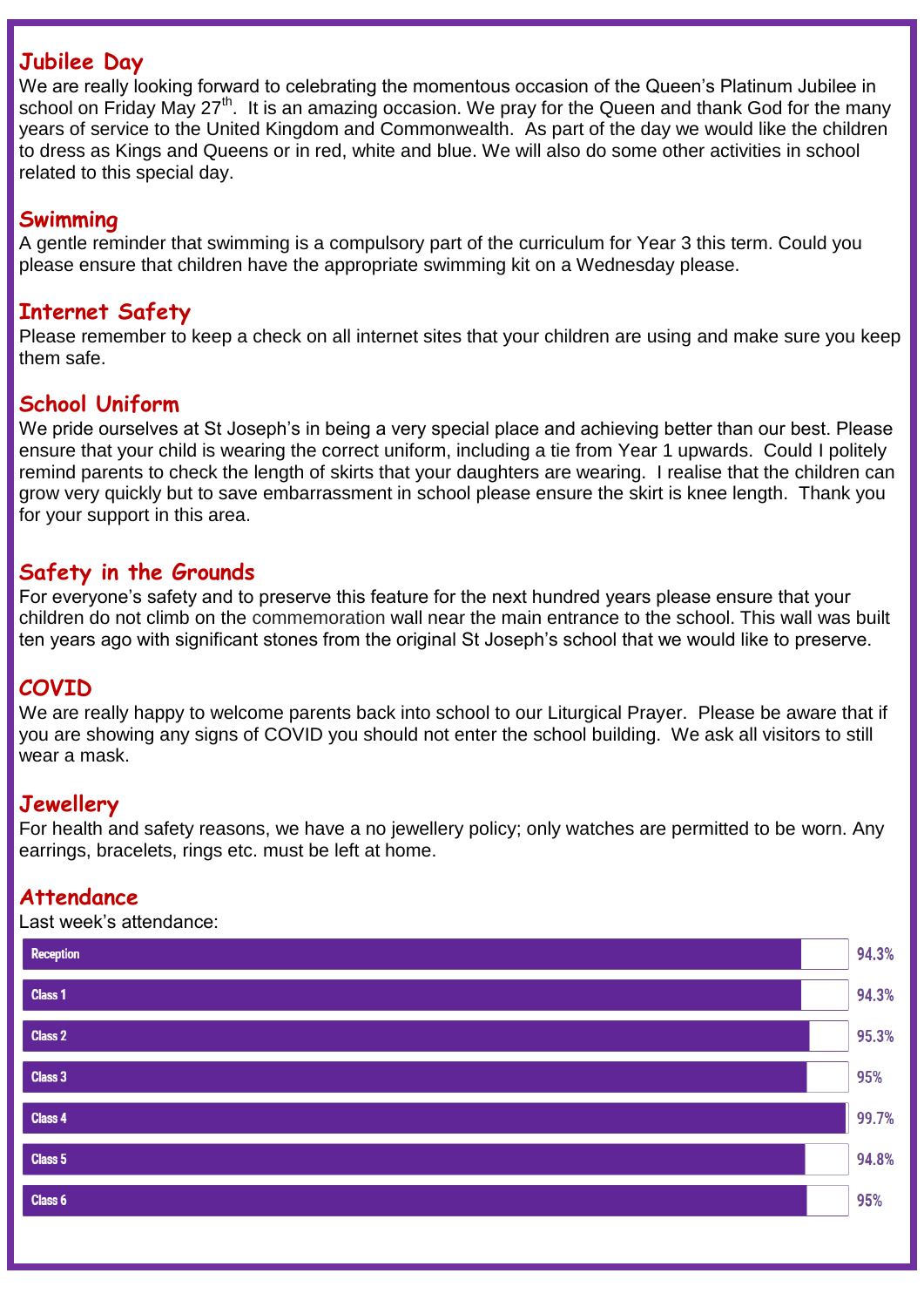#### **Punctuality**

It is very important that your child is in school promptly for the start of the day. Please ensure they are here for 8.50am every morning so they do not miss any part of their lessons.

# **Safeguarding is Everyone's Responsibility**

Any concerns about safeguarding should be reported to our designated safeguarding lead, Miss Brown or the deputy designated safeguarding leads Mrs Toward, Mrs Forbister, Miss Forbister and Mrs Teasdale. Ask at the school office if you would like a paper copy of the safeguarding policy. All of our Safeguarding policies are available on our school website.

#### **Twitter**

Please remember to join in our Twitter account if you have not already done so.

@StJosephsSR46HY

# **Mass Times**

St. Patrick's Church: Sunday 9.30am St. Anne & Holy Family Church: Sunday 11.00am

St. Joseph's Church: Saturday Vigil 5:30 pm Sunday Morning 9:30 am

# **Upcoming Events**

#### May 2022<br>24<sup>th</sup> May School Nurse - Safety –Year 2 and Year 3 24th May 8 x Year 4 child Tennis Competition at Sunderland Tennis Centre 10 x Year 6 Commonwealth Games Sports Leadership Training at St Anthony's 25<sup>th</sup> May **Joe's Factor 3.30pm.** Tickets are available to purchase - £2 per adult<br>27<sup>th</sup> May **Celebrate Jubilee Dav** Celebrate Jubilee Day

*30th May – 3 rd June 2022 Summer Half Term Holidays*

#### June 2022 8<sup>th</sup> June Year 5 Mass in Church at 9.15am 8<sup>th</sup> June Walkwise Road Safety Talk – Reception 9<sup>th</sup> June Year 3 Liturgical Prayer in School at 2.45pm 10th June Year 1- Year 6 Maths Event. )– *please login to ParentPay for more information, to give consent, and make payment.*<br>15<sup>th</sup> June **15th** Year 3 Mass in Church at 9.15am Year 3 Mass in Church at 9.15am 15<sup>th</sup> June Year 5 Puberty talk with the School Nurse<br>15<sup>th</sup> June **Dance Club at Sunderland Empire Dance** 15<sup>th</sup> June **Dance Club at Sunderland Empire Dance Festival**<br>15<sup>th</sup> June **Canada KS2 Maths Challenge with the Trust** KS2 Maths Challenge with the Trust 16<sup>th</sup> June Poetry Day<br>17<sup>th</sup> June Reception I 17<sup>th</sup> June **Reception Liturgical Prayer in School at 9am**<br>18<sup>th</sup> June **Reception Liturgical Prayer 1** First Holy communion (Year 4)  $20^{th}$  June – 1<sup>st</sup> July<br> $20^{th}$  June Sports and Fitness Fortnight  $20<sup>th</sup>$  June Year 2 at Adventure Sunderland (fencing, archery, problem solving and climbing)<br>20<sup>th</sup> June Year 5 and Year 6 Orienteering 20<sup>th</sup> June Year 5 and Year 6 Orienteering<br>22<sup>nd</sup> June Year1/2 Mass in Church at 9.1 22<sup>nd</sup> June Year1/2 Mass in Church at 9.15am<br>22<sup>nd</sup> June Nursery – Year 6 Healthy Lifestyle 22<sup>nd</sup> June **Nursery – Year 6 Healthy Lifestyle Sessions and Key Stage 2 Smoothie Bike<br>23<sup>rd</sup> June <b>1980 Star Wear 5 at Beacon of Light (multi** sports, table tennis and football) Year 5 at Beacon of Light (multi sports, table tennis and football)